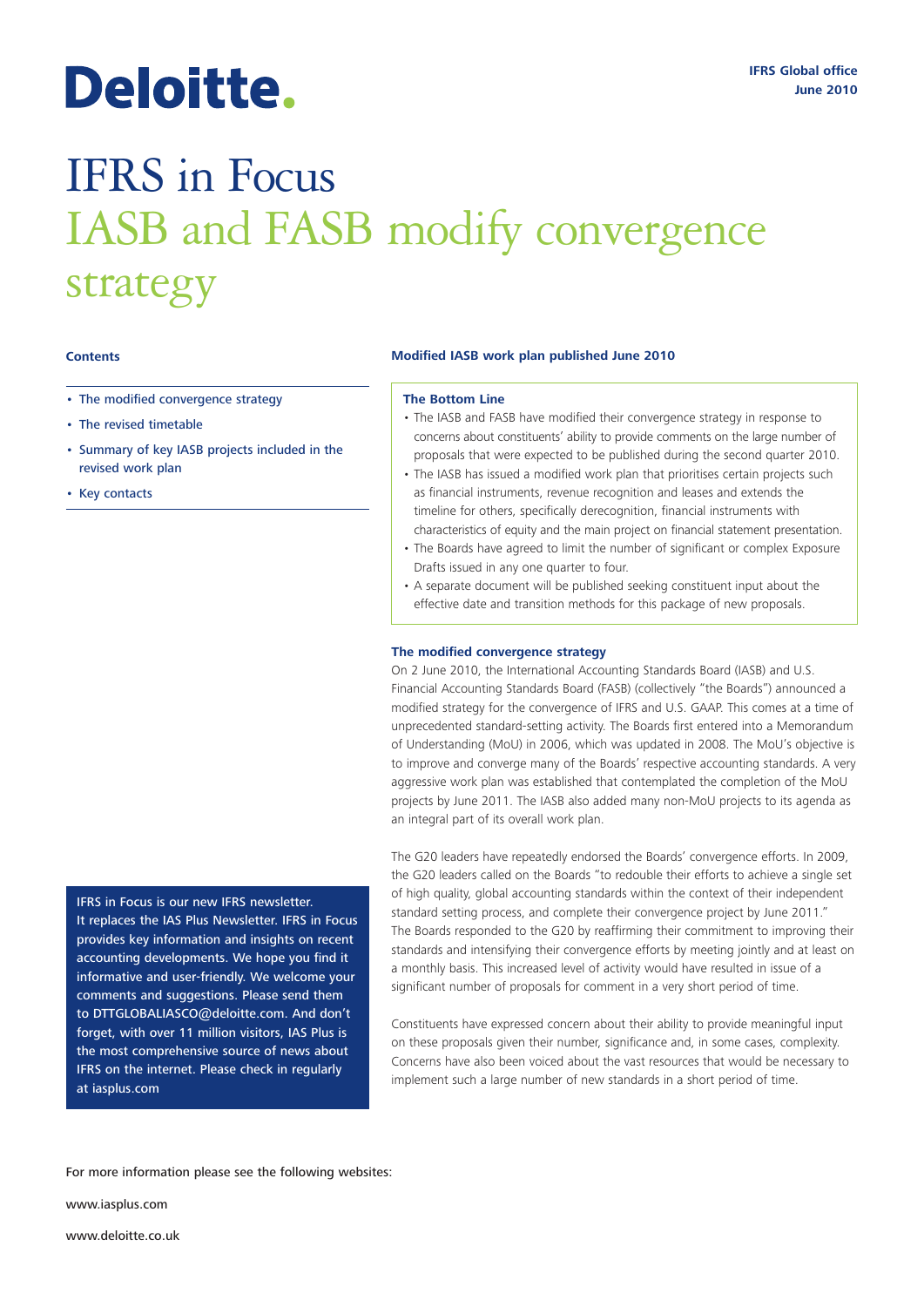<span id="page-1-0"></span>In response to these concerns, the Boards have released a joint press release announcing modifications to their convergence strategy as follows:

- major MoU projects will be rescheduled to prioritise those that will provide significant improvement and convergence between IFRS and U.S. GAAP,
- no more than four significant or complex Exposure Drafts will be issued in any one quarter to allow for full stakeholder participation in due process, and
- a separate document will be issued requesting constituent input on the proposed effective date and transition methods for the projects covered under the new work plan.

#### **Observation**

The Chairmen of the IASB and FASB sent a letter to the leaders of the G20 on 24 June 2010 explaining their modified convergence strategy and re-affirming that both Boards remain committed to the objective of achieving the development of a single set of high quality global accounting standards.

Following their summit meeting in Toronto on 26-27 June, the leaders of the G20 group of nations have issued a Declaration reaffirming their support for a single set of global accounting standards as a means for strengthening the global financial market infrastructure. Unlike the G20 leaders' Declaration in September 2009 following their Pittsburgh summit, this new Declaration does not make reference to a June 2011 deadline. An extract from the Declaration: "We re-emphasized the importance we place on achieving a single set of high quality improved global accounting standards. We urged the International Accounting Standards Board and the Financial Accounting Standards Board to increase their efforts to complete their convergence project by the end of 2011. We encouraged the International Accounting Standards Board to further improve the involvement of stakeholders, including outreach to emerging market economies, within the framework of the independent accounting standard setting process."

Additionally, U.S. Securities and Exchange Commission (SEC) Chairman Mary Shapiro has released a statement in support of the Boards' assertion that increased time to allow stakeholders the ability to contribute quality feedback is time well invested and expressing the view that she did not foresee any impact of the change in their strategy on the SEC's 2011 date for determining whether to incorporate IFRS into the U.S. capital markets for domestic issuers.

#### **The revised timetable**

On 24 June 2010, the IASB issued a revised work plan for those MOU and non-MOU projects affected by the Boards' modified convergence strategy, confirming its goal of completion of several of these by June 2011 while extending the timeline for others considered non-urgent.

The joint projects on financial instruments, revenue recognition and leases are given priority. The projects on derecognition, financial instruments with characteristics of equity and the main project on financial statement presentation are delayed.

Specifically, the objective of the derecognition project has changed from convergence before 2012 to enhancement, in the near term, of the disclosure requirements regarding an entity's exposure to the risks of transferred assets under the Boards' existing derecognition models. Additional research and analysis will be carried out prior to the assessment of the nature and direction of any further convergence efforts.

Additionally, in response to stakeholders' concerns (including those of the Basel Committee on Banking Supervision and the Financial Stability Board), a new project on Balance Sheet Netting of Derivatives and Other Financial Instruments has been introduced. The Boards will issue a separate exposure draft proposing changes to address differences in their standards on balance sheet netting of derivative contracts and other financial instruments that can result in material differences in financial reporting by financial institutions.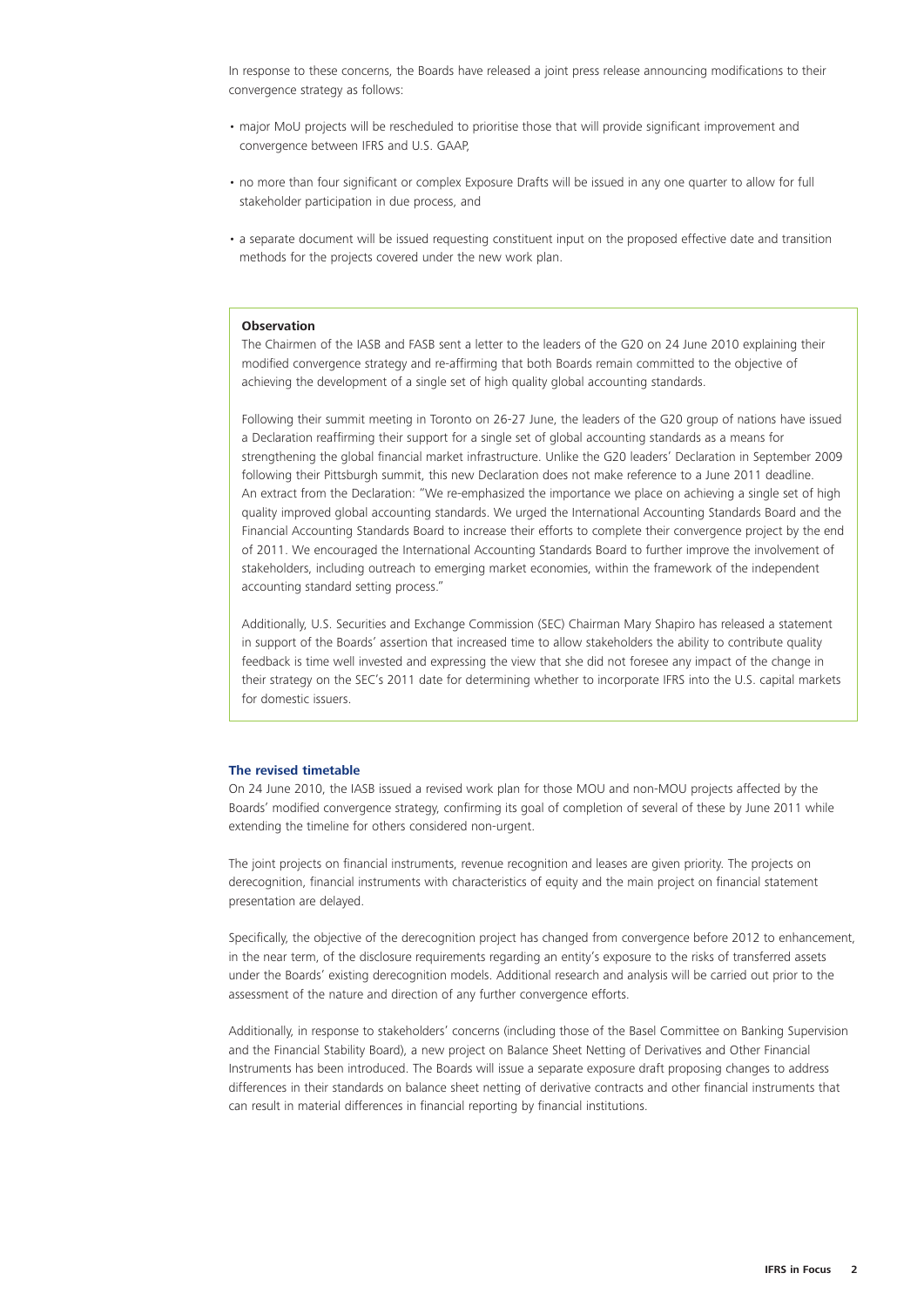#### The IASB's revised work plan for all projects as at 25 June 2010 is as follows:

| <b>Financial Crisis related projects</b>                                       | June<br>Q <sub>2</sub> | 2010<br>Q <sub>3</sub> | 2010<br>Q4  | 2011<br>Q <sub>1</sub> | 2011<br>Q <sub>2</sub> | 2011<br>Q <sub>3</sub> | 2011<br><b>Q4</b> | 2012 | <b>MoU</b> | <b>Joint</b> |
|--------------------------------------------------------------------------------|------------------------|------------------------|-------------|------------------------|------------------------|------------------------|-------------------|------|------------|--------------|
| Consolidation                                                                  |                        |                        |             |                        |                        |                        |                   |      |            |              |
| Consol - Replacement of IAS 27                                                 |                        | <b>RT</b>              | <b>IFRS</b> |                        |                        |                        |                   |      | $\sqrt{ }$ | √            |
| Consolidation - Disclosures about<br>unconsolidated SPEs/structured entities   |                        | <b>RT</b>              | <b>IFRS</b> |                        |                        |                        |                   |      |            |              |
| Consol - Investment companies                                                  |                        | ED                     |             | <b>IFRS</b>            |                        |                        |                   |      |            | V            |
| Derecognition                                                                  |                        |                        |             |                        |                        |                        |                   |      |            |              |
| <b>Disclosures</b>                                                             |                        | <b>IFRS</b>            |             |                        |                        |                        |                   |      | V          | √            |
| Fair value measurement quidance                                                |                        |                        |             |                        |                        |                        |                   |      |            |              |
| FVM - Guidance (full standard)                                                 |                        |                        |             | <b>IFRS</b>            |                        |                        |                   |      |            |              |
| FVM - Disclosures                                                              | <b>ED</b>              |                        |             | <b>IFRS</b>            |                        |                        |                   |      |            |              |
| Financial Instruments (IAS 39<br>replacement)                                  |                        |                        |             |                        |                        |                        |                   |      |            |              |
| $FI - Classification$ & measurement -<br>financial liabilities                 |                        |                        | <b>RT</b>   |                        | <b>IFRS</b>            |                        |                   |      | √          | $\sqrt{ }$   |
| $FI - Impairment$                                                              |                        |                        | <b>RT</b>   |                        | <b>IFRS</b>            |                        |                   |      |            | √            |
| $FI - Hedging$                                                                 |                        | ED                     |             |                        | <b>IFRS</b>            |                        |                   |      |            |              |
| $FI$ – Balance sheet netting of derivatives<br>and other financial instruments |                        |                        | ED          | <b>RT</b>              | <b>IFRS</b>            |                        |                   |      | √          |              |

| <b>Memorandum of Understanding</b><br>projects | June<br>Q <sub>2</sub> | 2010<br>Q <sub>3</sub> | 2010<br>Q4  | 2011<br>Q <sub>1</sub> | 2011<br><b>Q2</b> | 2011<br>Q <sub>3</sub> | 2011<br><b>Q4</b> | 2012 | <b>MoU</b> | <b>Joint</b> |
|------------------------------------------------|------------------------|------------------------|-------------|------------------------|-------------------|------------------------|-------------------|------|------------|--------------|
| Financial statement presentation               |                        |                        |             |                        |                   |                        |                   |      |            |              |
| FSP - Discontinued operations                  |                        |                        |             | <b>ED</b>              |                   | <b>IFRS</b>            |                   |      |            |              |
| FSP - Presentation of items of OCI             |                        |                        | <b>IFRS</b> |                        |                   |                        |                   |      | N          |              |
| FSP - Replacement of IAS 1 and IAS 7           |                        |                        |             | <b>ED</b>              |                   | <b>IFRS</b>            |                   |      | N          | N            |
| FI with characteristics of equity              |                        |                        |             | <b>ED</b>              |                   | <b>IFRS</b>            |                   |      |            |              |
| Income taxes                                   |                        | ED                     |             | <b>IFRS</b>            |                   |                        |                   |      | J          |              |
| Joint ventures                                 |                        | <b>IFRS</b>            |             |                        |                   |                        |                   |      | J          |              |
| Leases                                         |                        | <b>ED</b>              |             |                        |                   | <b>IFRS</b>            |                   |      | N          |              |
| Post-employment benefits                       |                        |                        |             |                        |                   |                        |                   |      |            |              |
| PEB - Defined benefit plans                    |                        |                        |             | <b>IFRS</b>            |                   |                        |                   |      | J          |              |
| PEB - Termination benefits                     |                        | <b>IFRS</b>            |             |                        |                   |                        |                   |      |            |              |
| Revenue recognition                            |                        |                        |             |                        | <b>IFRS</b>       |                        |                   |      |            |              |

| Other projects                  | June<br>Q <sub>2</sub> | 2010<br>Q3 | 2010<br>Q4 | 2011<br>Q <sub>1</sub> | 2011<br>Q <sub>2</sub> | 2011<br>Q <sub>3</sub> | 2011<br>Q <sub>4</sub> | 2012        | <b>MoU</b> | <b>Joint</b> |
|---------------------------------|------------------------|------------|------------|------------------------|------------------------|------------------------|------------------------|-------------|------------|--------------|
| Annual improvements 2009-2011   |                        |            | ED         |                        | <b>IFRS</b>            |                        |                        |             |            |              |
| Emissions trading schemes       |                        |            |            |                        |                        | ED                     |                        | <b>IFRS</b> |            | N            |
| <b>Extractive Activities</b>    |                        |            |            | AD                     |                        |                        |                        |             |            |              |
| Insurance contracts             |                        | ED         |            |                        |                        | <b>IFRS</b>            |                        |             |            |              |
| Liabilities (IAS 37 amendments) |                        |            |            |                        | <b>IFRS</b>            |                        |                        |             |            |              |
| Management commentary           |                        | CG         |            |                        |                        |                        |                        |             |            |              |
| Rate-regulated activities       |                        |            |            | <b>IFRS</b>            |                        |                        |                        |             |            |              |

| <b>Conceptual Framework - Documents</b><br>currently being developed | June<br>Q <sub>2</sub> | 2010<br>Q <sub>3</sub> | 2010<br>Q4       | 2011<br>Q <sub>1</sub> | 2011<br>Q <sub>2</sub> | 2011<br>Q <sub>3</sub> | 2011<br>Q4 | 2012 | <b>MoU</b> | <b>Joint</b> |
|----------------------------------------------------------------------|------------------------|------------------------|------------------|------------------------|------------------------|------------------------|------------|------|------------|--------------|
| Phase A: Objectives and qualitative<br>characteristics               |                        | Final<br>chapter       |                  |                        |                        |                        |            |      |            |              |
| Phase B: Elements and recognition                                    | TBD                    |                        |                  |                        |                        |                        |            |      |            |              |
| Phase C: Measurement                                                 |                        |                        |                  | DP                     |                        |                        | ED         |      |            |              |
| Phase D: Reporting entity                                            |                        |                        | Final<br>chapter |                        |                        |                        |            |      |            |              |

Abbreviations

IFRS – International Financial Reporting Standard

ED – Exposure Draft

RT – Round tables

TBD – To be determined

AD – Agenda Decision

CG – Completed Guidance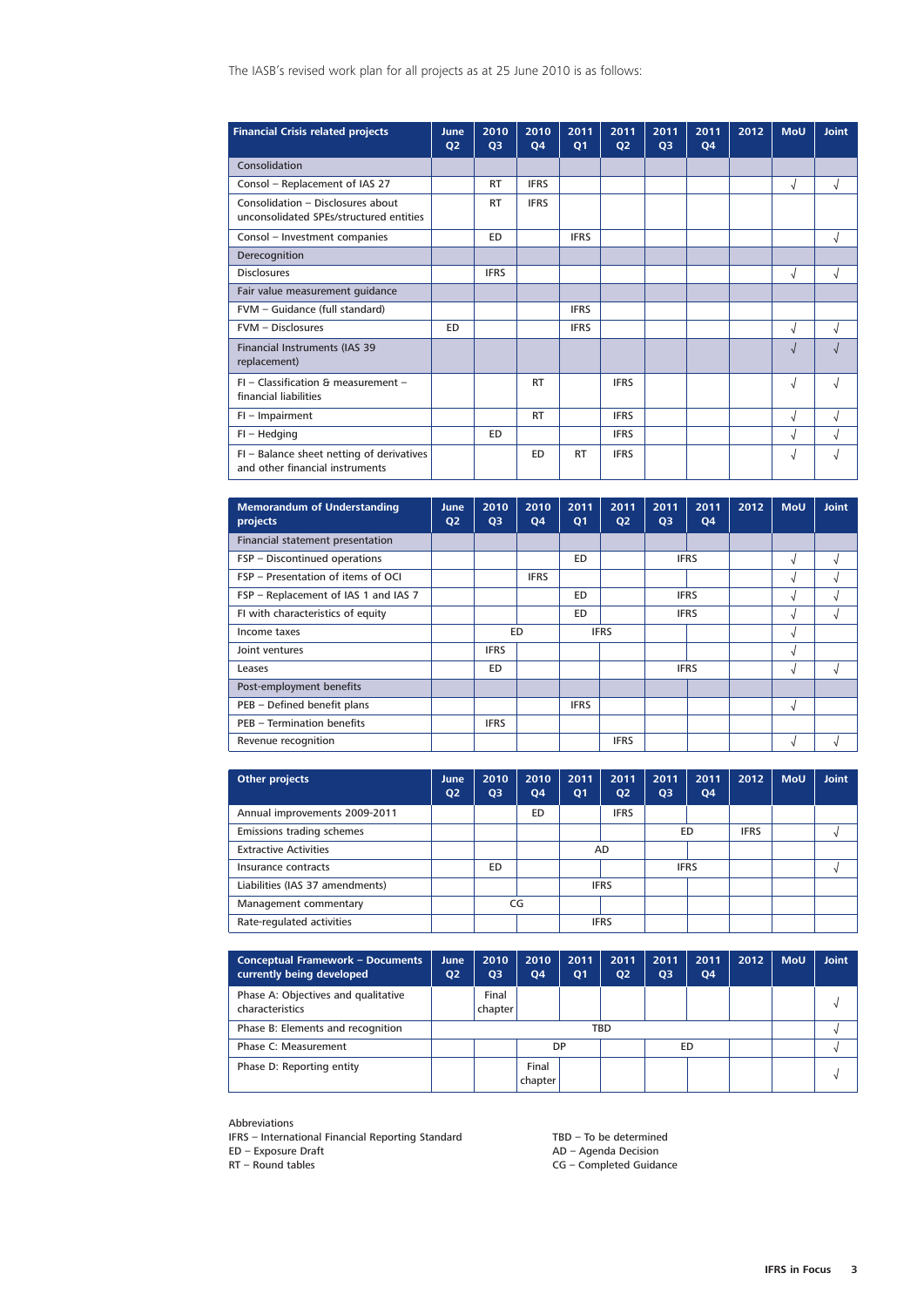#### <span id="page-3-0"></span>**Observation**

At the 2010 IASC Foundation IFRS Conference, Sir David Tweedie, Chairman of the IASB, provided additional information that was not included in the revised work plan relating to the project on liabilities (IAS 37 amendments). Sir David indicated that the IASB would engage in additional outreach to understand further the concerns expressed by many during the comment letter process. Accordingly, it is uncertain if and when a final standard would be issued. Additionally, Sir David indicated that the final standard on joint venture accounting would be issued in conjunction with the issuance of the final consolidation standard.

#### **Summary of key IASB projects included in the revised work plan**

The following is a brief summary of the objectives of the IASB projects included in the revised work plan. Refer to iasplus.com for more detailed information on each of these projects:

*Consolidation* – the objective is to develop a single model for all entities based on control and require enhanced disclosures about a party's involvement with structured entities.

*Fair value measurements* – the objective is to develop a single source of guidance for all fair value measurements that clarifies the definition of fair value and enhances disclosures about fair value measurements.

Financial instruments: Characteristics of equity – the objective is to develop a model that distinguishes equity instruments from non-equity (liability) instruments and clarifies when to separate an instrument into liability and equity components.

#### Financial Instruments

*Classification and measurement of financial liabilities (ED published May 2010)* – the objective is to address, for financial liabilities designated under the fair value option, whether the changes in fair value attributable to changes in an entity's own credit risk should be presented outside of profit or loss in the statement of comprehensive income.

*Hedge accounting* – the objective is to review comprehensively and simplify the current hedge accounting model to provide clear principles for its use and ensure this results in decision-useful information.

*Impairment (ED published November 2009)* – the objective is to improve the transparency of provisions for credit losses and the credit quality of financial assets through the introduction of an expected loss model for financial instruments measured at amortised cost.

#### Financial statement presentation

*Main Project* – the objective is to address fundamental financial statement presentation issues, including how items across a set of financial statements relate to one another (the cohesiveness objective), and the aggregation and disaggregation of information, and to require the direct method of presenting operating cash flows.

*Discontinued operations* – the objective is to develop a common definition of discontinued operations and provide common disclosures relating to disposals of components of an entity.

*Presentation of other comprehensive income (ED published May 2010)* – the objective is to improve the transparency and presentation of items within other comprehensive income (OCI) by requiring all entities to present profit or loss and OCI in two distinct sections within a continuous statement and present separately those OCI items that will be reclassified into profit and loss and those that will not.

*Insurance contracts* – the objective is to develop a comprehensive insurance contract accounting model that will address recognition, measurement, presentation and disclosure requirements.

*Leases* – the objective is to develop a comprehensive lease accounting model that addresses both lessee and lessor accounting that would eliminate operating lease treatment to ensure that all assets and liabilities arising under lease contracts are recognised in the statement of financial position.

*Post-employment benefits (ED on Defined Benefit Plans published April 2010 and IFRS on Termination Benefits expected Q3 2010)* – the objective is to address the recognition, presentation and disclosure requirements for defined benefit plans and termination benefits including eliminating the corridor approach and requiring the presentation of all actuarial gains and losses immediately in OCI.

*Revenue recognition (ED published June 2010)* – the objective is to develop a single revenue recognition model based on the performance obligation concept to apply to all companies and industries, i.e. to all types of revenuegenerating transactions.